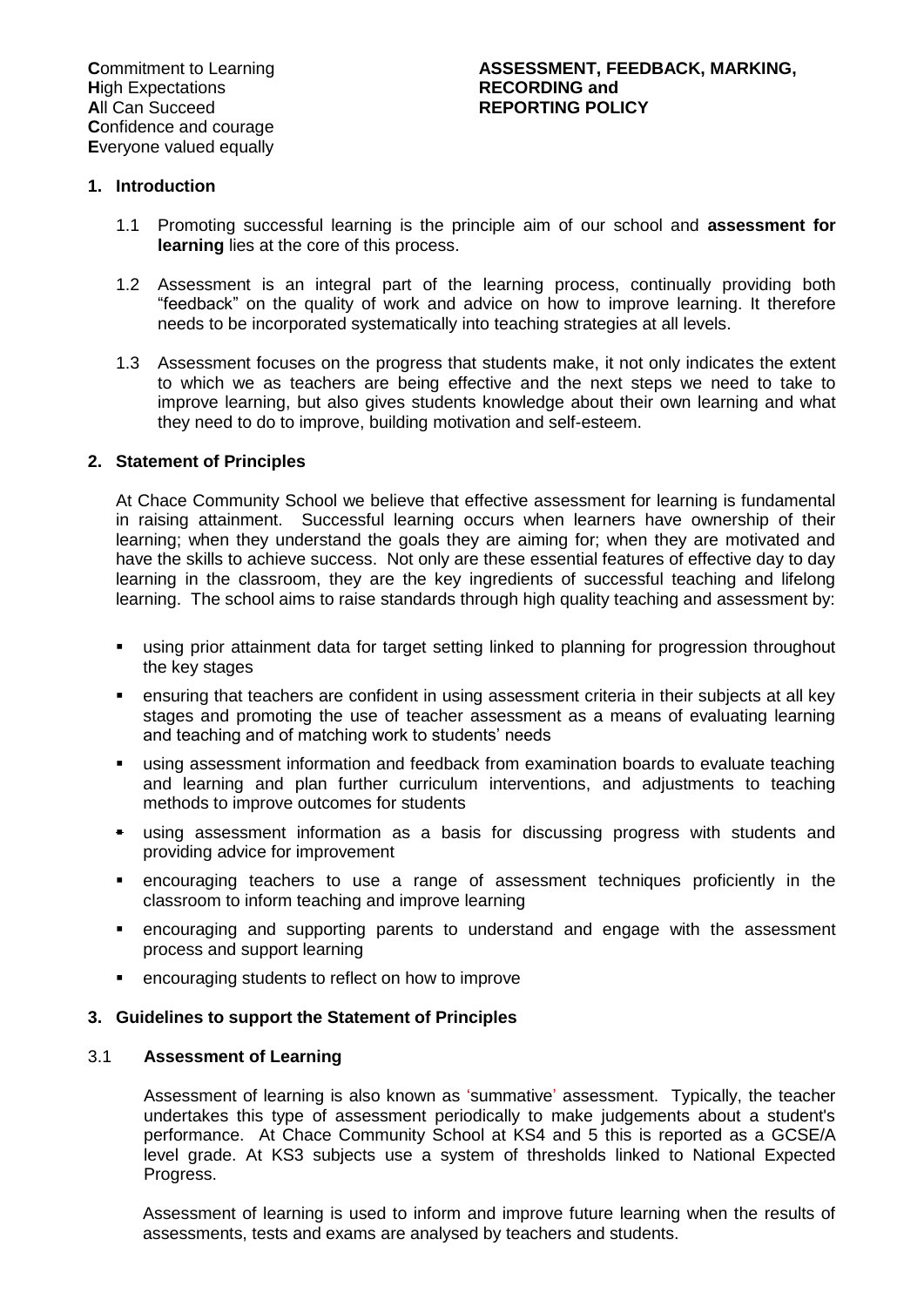## 3.2 **Assessment for Learning (AfL)**

In their influential report into assessment (Inside the black box: Raising standards through classroom assessment, 1998) Black and Wiliam defined assessment for learning as,

*'all those activities undertaken by teachers, and by their students in assessing themselves,*  which provide information to be used as feedback to modify the teaching and learning *activities in which they are engaged.'*

Assessment for learning is the term used to describe assessment activities that provide information about learning, rather than simply measuring the learning that has taken place.

Formative' assessment informs the student about their learning and influences future learning. Assessment for learning at Chace is used to refer to assessment which influences teaching *and* learning.

The key characteristics of assessment for learning, and examples of strategies which support these characteristics are listed below:

| <b>Key Characteristics</b>                                  | <b>Strategies</b>                                                                                                                  |
|-------------------------------------------------------------|------------------------------------------------------------------------------------------------------------------------------------|
| Share<br>learning<br>goals<br>objectives<br>and<br>outcomes | Ensure that objectives are expressed in language that students<br>can understand, by explaining the objectives, displaying them or |
| with students.                                              | questioning students to check their level of understanding.                                                                        |
|                                                             | Returning to objectives and outcomes during the lesson.                                                                            |
| Help students to know and<br>recognise the<br>standards     | Model what it looks like. Provide opportunities for peer<br>assessment. Give past samples of work for students to consider,        |
| they are aiming for                                         | and teasing out what is good about them, possibly assessing the                                                                    |
|                                                             | grade by matching with given criteria, thereby improving their                                                                     |
|                                                             | awareness of what they need to do to attain higher standards.                                                                      |
| Provide feedback that helps                                 | Provide opportunities to improve previous work or improve                                                                          |
| students to recognise their                                 | certain skills in DIRT.                                                                                                            |
| next steps and how to take                                  | Use questioning to provide feedback to individuals, groups and                                                                     |
| them.                                                       | whole classes.                                                                                                                     |
| Involve students in well-<br>planned peer assessment        | Give students clear success criteria that relate to the learning<br>objectives and provide opportunities and time for students to  |
| activities                                                  | review each other's work, focusing on these criteria, and identify                                                                 |
|                                                             | successes and areas for improvement                                                                                                |
| Involve<br>students<br>in<br>self-                          | Give students clear success criteria that relate to the learning                                                                   |
| assessment                                                  | objectives and provide opportunities and time for students to                                                                      |
|                                                             | discuss what they've done well and how they can improve.                                                                           |
| Promote a confidence that                                   | At specified intervals reflect on students' past and present                                                                       |
| every student can improve.                                  | performance. Provide the opportunity to look at samples of work<br>in the classroom to celebrate success.                          |
|                                                             | When work is returned students are given written or spoken                                                                         |
|                                                             | comments that combine clear feedback with advice on how to                                                                         |
|                                                             | improve (feedforward).                                                                                                             |
|                                                             | Do not put a grade on every piece of work a student has                                                                            |
|                                                             | submitted for marking. Do this periodically, for example at the                                                                    |
|                                                             | end of a module of work. Extensive research summarised by                                                                          |
|                                                             | Black and William has shown that a student will make more                                                                          |
| Involve both the teacher                                    | progress when there are comments without a grade.<br>Provide time for students to reflect on what they have learned                |
| and student in reviewing                                    | and the learning processes they have used, giving opportunities                                                                    |
| and reflecting on work and                                  | for self-assessment.                                                                                                               |
| assessment information                                      |                                                                                                                                    |

## **Assessment Weeks**

Assessment weeks take place at three points during the year, once each term. The purpose of assessment weeks is to prepare students for sitting formal examinations. Each year group will participate in 2 assessment weeks per academic year.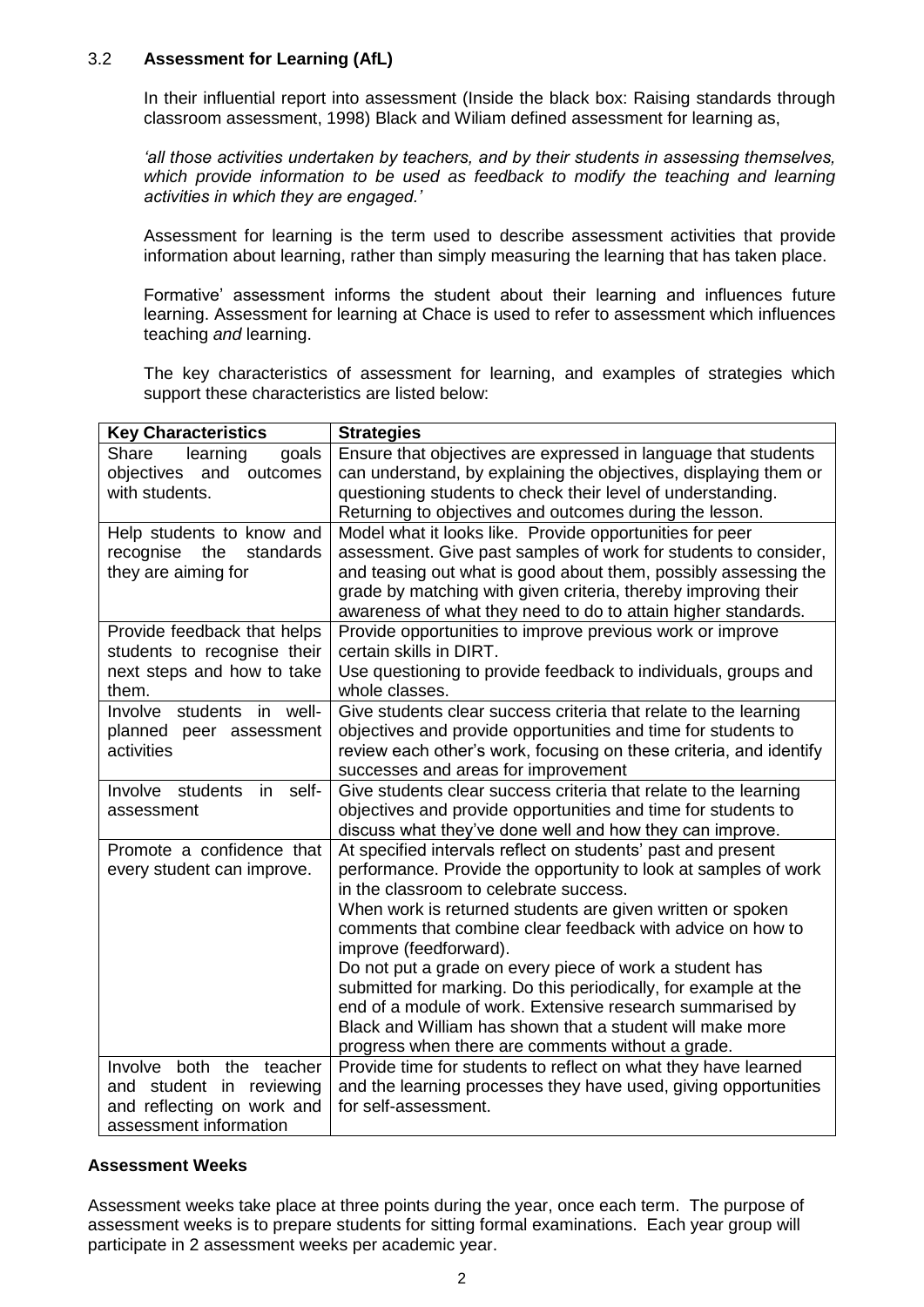During an assessment week students are assessed in all of their subjects. These assessments will take various forms including formal written examinations which inform teachers predicted grades.

## **4. Prior Attainment Data**

Attainment data on individual students eg CATs, KS2 Results, reading scores are recorded on the MIS and updated throughout the year. The information is made available to staff via the MIS and they are expected to print up to date copies for their CIFs. Contextual information on the individual needs of students is also incorporated in the student record on the MIS e.g Highly Able, EAL, Pupil Premium and SEND so teachers can take a diagnostic approach to curriculum planning, teaching and learning and for monitoring student progress.

## **5. Marking and Feedback Policy**

Feedback can take different forms: peer, self, teacher marking, or verbal. Teachers use a combination of these, choosing the best form as appropriate to the learning. The best feedback, whether it is written or verbal, will give students a clear sense of how they can improve, with students responding and making progress as a result.

Aims of Feedback

- To help students make progress:
- To provide strategies for students to improve;
- To give students dedicated time to reflect upon their learning and put in effort to make improvements;
- To inform our planning and structure the next phase of learning;
- To facilitate effective and realistic target setting for student and/or the teacher;
- To encourage a dialogue to develop between student and teacher;
- To encourage students to have a sense of pride in their work;
- To encourage students to improve standards of presentation;
- To correct mistakes and improve literacy and numeracy skills.

## **Principles**

- In line with the DFE workload review group recommendations March 2016 we are working to help teachers manage marking whilst acknowledging the importance that students receive regular feedback.
- Feedback should be timely and respond to the needs of the individual student so that they can actively engage with the feedback.
- When marked books are returned to students it is essential to allow time (DIRT: Dedicated Improvement and Reflection Time) for students to read the comments and engage with the feedback. Students should complete this follow-up work in green pen.
- Where appropriate, students should be encouraged to assess their own work against the learning objectives and success criteria.
- Peer and self-feedback is a valuable tool for learning that should occur regularly, but it needs to be well structured by the teacher. Students respond to this feedback in green pen.

## Verbal feedback

- Verbal feedback is the most frequent form of feedback. It has immediacy and relevance as it leads to direct student action.
- Verbal feedback may be directed to individuals or groups of students; it may or may not be formally planned.
- Where practicable it may be useful for verbal feedback to be recorded by the student or teacher. When students improve their work it is done in green pen.

## Written feedback

There are two types of written feedback:

Detailed/Deep and maintenance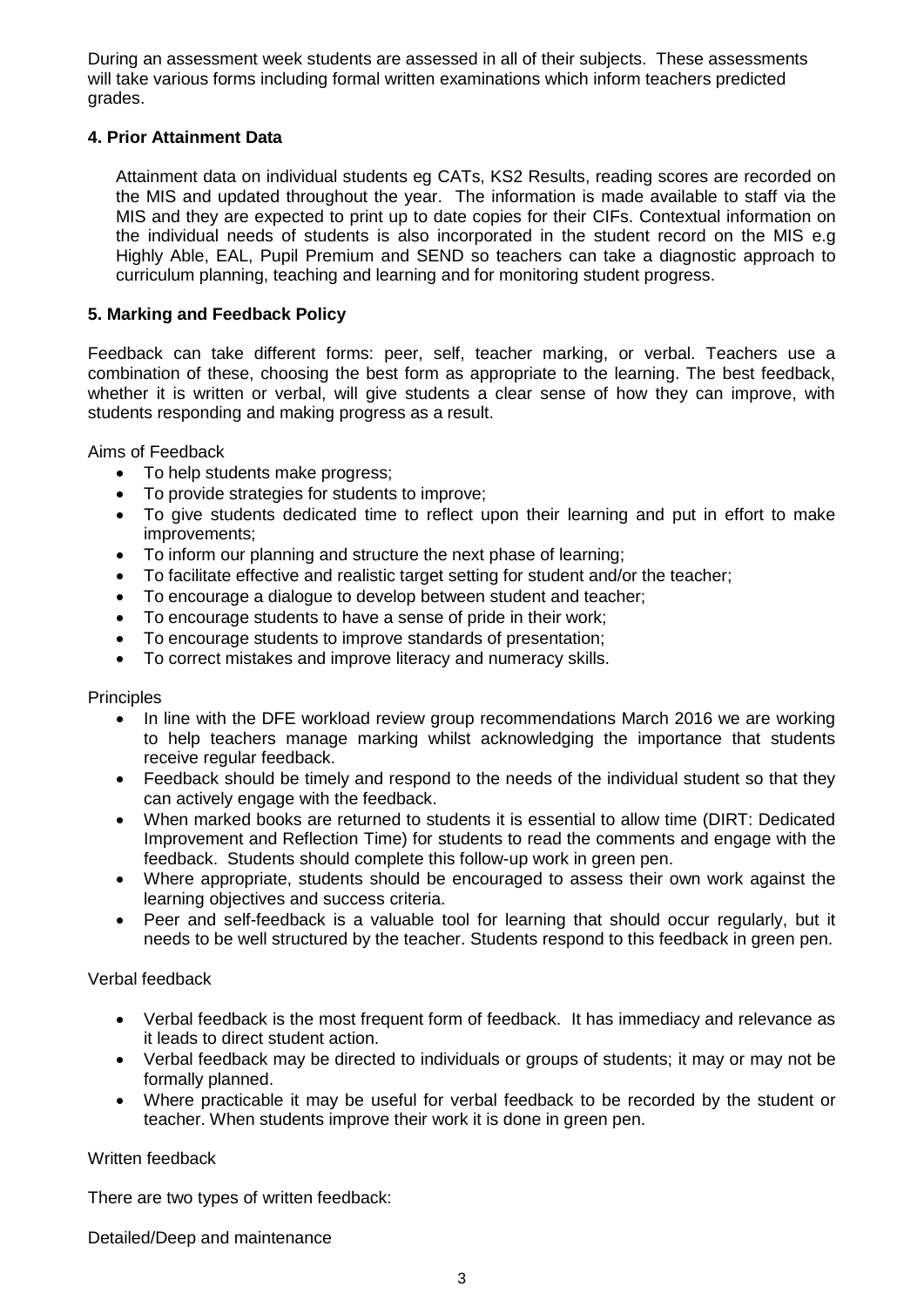- Maintenance marking will identify specific issues such as key words, literacy and presentation issues for students to act upon as well as acknowledge the completion of some tasks. This should take place at least every three weeks. When a year group is involved in an assessment week, the marked assessment becomes the maintenance marking for that three week period. The assessed work is dated and kept in the student"s book or folder.
- Detailed/deep marking or feedback will clearly identify the strengths and areas for improvement that students will then act upon. This should take place at least every half term and can be effective when planned mid-way within a unit of work or following a formal assessment.

## **Learning targets**

Subject teachers set targets throughout the year. The targets are subject-specific targets, sometimes generated by students and recorded in students" books.

Peer and self-feedback

- Effective peer feedback is rigorously structured and modelled by the teacher.
- Students need to be well trained over time to effectively peer assess one another"s work. This process will be clearly led by the subject teacher.
- Teachers should share success and/or assessment criteria where appropriate.

Literacy and numeracy feedback

To improve the literacy standards of our students, teachers give appropriate and targeted feedback. For students to take pride in their work they must realise that spelling, grammar and punctuation are not just important in English lessons but are essential for successful communication everywhere. Students" literacy should be checked in both detailed and maintenance written feedback. There is no expectation for every mistake to be identified.

Work should be marked for literacy using the following symbols:

sp = Spelling error  $\mathcal{U}$  = Start a new paragraph here  $p =$ Check your punctuation  $w =$  Is this the best word choice?  $\wedge$  = Missing word  $C =$  Capital letter missing or in wrong place  $\sim$   $\sim$  (wavy underline) = this doesn't make sense

Additional symbols are used within the MFL department.

We all have a duty to be vigilant about standards of our students' numeracy where appropriate. For example, concepts such as graphs, ratio, proportions etc. should be checked for accuracy across the curriculum.

**Monitoring** 

Monitoring of teacher marking and feedback takes place as part of the KCUR cycle.

## **6. Recording, Monitoring and Reviewing Student Progress at Key Stages 3, 4 and 5**

At Chace we are committed to developing a Growth Mindset within our community where all students aim to be the best that they can be. Minimum expectation grades will be shared with students but are used more at Chace to identify progress and highlight underachievement.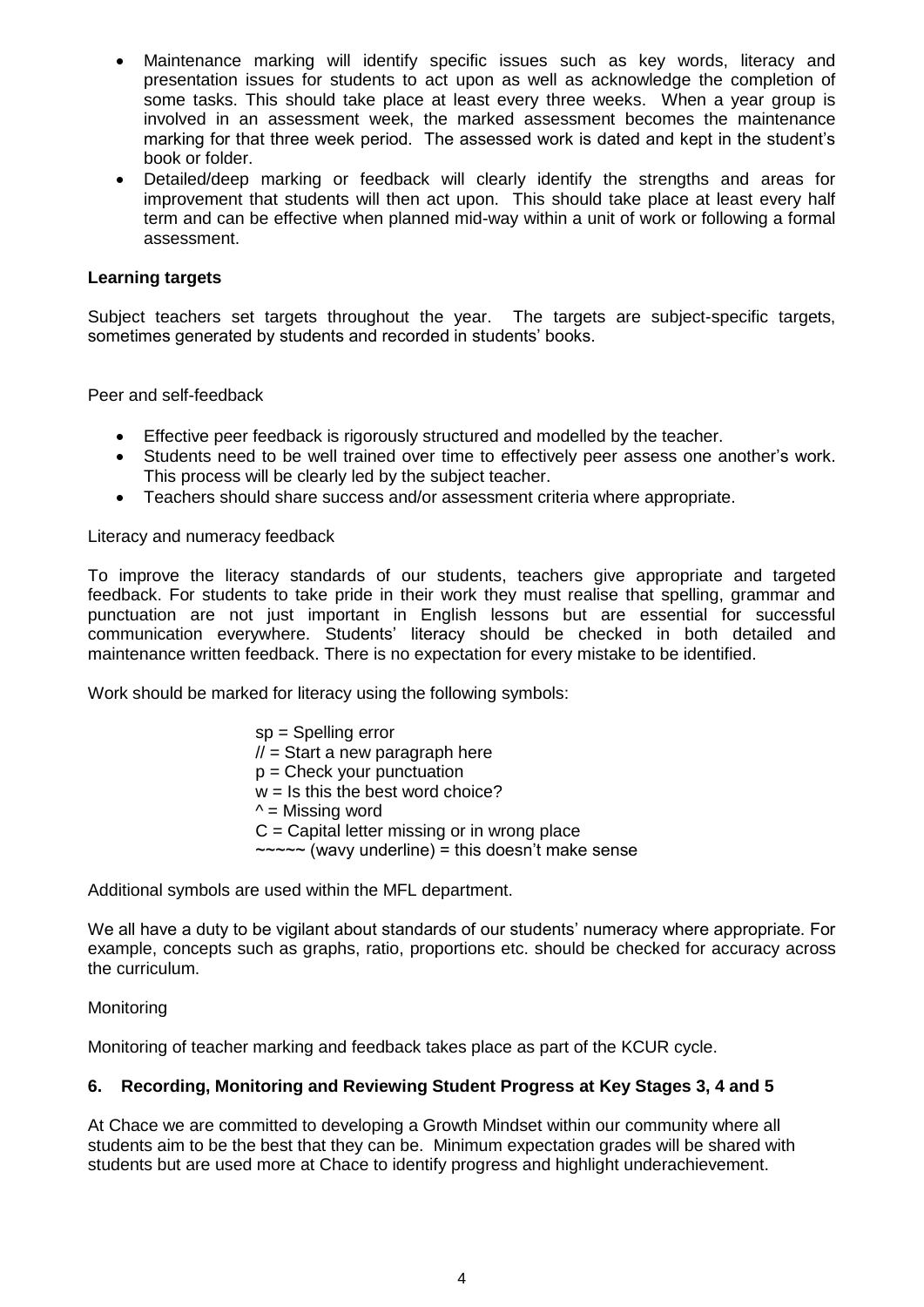# **a) Target setting and student progress tracking at Key Stage 3**

All students joining Chace will be placed into four categories according to baseline tests, prior attainment and national benchmarks for each subject by the end of the Autumn term:

- Below National Expectation aiming for GCSE grade D (new grade 3) or above
- National Expectation aiming for GCSE grade C (new grade 4/5) or above
- Above National aiming for GCSE grade A/B (new grade 7/6) or above
- Significantly Above National Expectation aiming for GCSE grade A\* (new grade 9/8) or above

Three times a year (December, April and July) teachers use assessment information to report student progress. In each case they use the following thresholds:

- Working Significantly Below National Expectation progressing towards a GCSE Grade E or below (Grade 3-1)
- Working Towards National Expectation progressing towards GCSE grade D (Grade 3)
- Working at National Expectation progressing towards GCSE grade C (Grade 4/5)
- Working Above National Expectation– progressing towards GCSE grade A/B (Grade 7/6)
- Working Significantly Above National Expectation progressing towards GCSE grade A<sup>\*</sup> (Grade 9/8)

These judgements will be compared with each student"s baseline category to identify underachievement, coasting or accelerated progress.

Additionally, teachers identify up to two specific areas from the next threshold descriptor for students to focus one for further improvement.

Teachers may also set a target based on students" attitudes and attributes for learning.

## **b) Target setting and student progress tracking at Key Stage 4 and 5**

GCSE minimum expectation grades are generated in the first half term of Year 10 for all GCSE subjects using Fischer Family Trust estimates based on KS2, compared to the 20% highest performers nationally. Minimum end of Key Stage targets are generated in the first half term of Year 12 for all A Level subjects using ALPS estimates based on KS4 average points scores. These targets are recorded on the Chace MIS, Targets are used by SLT, HoFs and HoDs to set attainment targets for faculties, departments and individual classes. Targets for BTEC and other alternative qualifications are set by the assessment AHT in line with the students" other GCSE or A Level targets. In some cases it may be appropriate for HoFs or HoDs to request that individual targets are changed based on information about students' needs or talents.

At KS4 and KS5, teachers enter professional predicated grades during half-termly data entry windows, for each student they teach, through the school MIS system. Predicted grades represent the grade that the teacher expects the student to attain at the end of a Key Stage, GCSE or A Level based on the work and effort put in place at the time of assessment. Predicted grades should be based on classwork, assessments, homework, test and exam results and teacher experience and judgement. It is essential that predicted grades are as accurate as possible and all teachers and teams work together to standardise these judgements.

For GCSE subjects teachers must further refine predictions grades 3 to 7 as follows:

- 7+ 100% likely to attain a 7 but may attain a grade 8.
- 7- Most likely to attain a 7 but at risk of attaining a grade 6.
- 6+ 100% likely to attain a 6 but may attain a grade 7.
- 6- Most likely to attain a 6 but at risk of attaining a grade 5.
- 5+ 100% likely to attain a 5 but may attain a grade 6.
- 5- Most likely to attain a 5 but at risk of attaining a grade 4.
- 4+ 100% likely to attain a 4 but may attain a grade 5.
- 4- Most likely to attain a 4 but at risk of attaining a grade 3.
- 3+ 100% likely to attain a 3 but may attain a grade 4.
- 3- Most likely to attain a 3 but at risk of attaining a grade 2.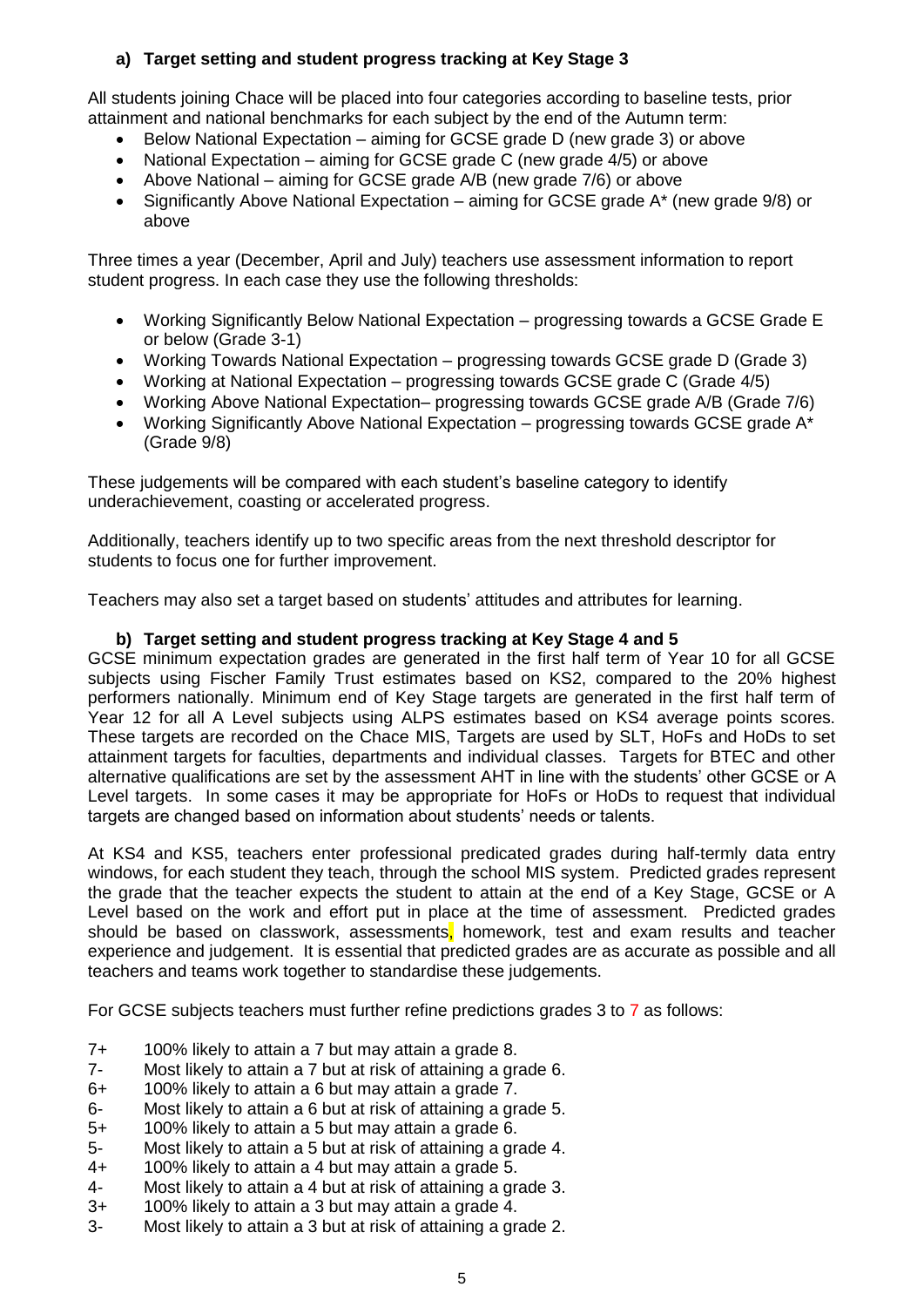Predicted grades are used to inform teachers and managers how to intervene to raise attainment, inform parents through termly data reports and monitor standards overall. The timeline for assessment and reporting for Key stages 3 to 5 is available on the school calendar.

All curriculum teams devote time during faculty development time or briefing time to standardise assessment and moderate work across all key stages within subjects.

## **7. Reporting to Parents/Carers**

- 9.1 A report on a student"s attainment is produced after all data entries. It contains information about:
	- **assessment**
	- **EXECUTE:** attendance and punctuality
	- **•** behaviour
- 9.2 PPE exam results for Year 10 and 11 are sent home to parents.
- 9.3 Mock exam results for Year 12 and 13 are sent home to parents
- 9.4 All reports are either posted or sent home via the student.

#### **8. Parents' Consultation Evening**

Consultation evenings are held annually as part of the assessment calendar to provide an opportunity for parents/carers to discuss their son"s/daughter"s progress with subject teachers and pastoral staff.

#### **9. Testing**

Various testing of students" knowledge and understanding occurs throughout the Key Stages. These are as follows:

- base line data is gathered on entry to the school. Year 7 students sit CATs (Cognitive Abilities Test) and reading tests
- year 8 and 9 students take end of year reading tests
- screening for dyslexia and dyscalculia is also undertaken when necessary.

#### **10. Preparation for Exams**

Students are prepared for exams in lessons, and through the L4L (PSHE) programme. Information regarding exam dates, revision strategies etc are available on the Chace website. Additional Year 10 and 11 parent evenings are held to promote home/school partnership in supporting students through the challenges of GCSEs. Parent/carers are informed of the dates of all examinations.

#### **11. Examination Procedures**

Please see Appendix 1 for details of responsibilities and procedures.

## **12. Framework for Monitoring and Evaluating the Assessment Policy**

The Assessment, Recording and Reporting policy is reviewed on a two year cycle by the school leadership team and governors are kept informed through the Governors Teaching and Learning Committee in consultation with all staff of the school.

This policy supports and should be read in conjunction with the school"s Single Equalities Policy, Homework Policy and Curriculum Principles.

February 2019